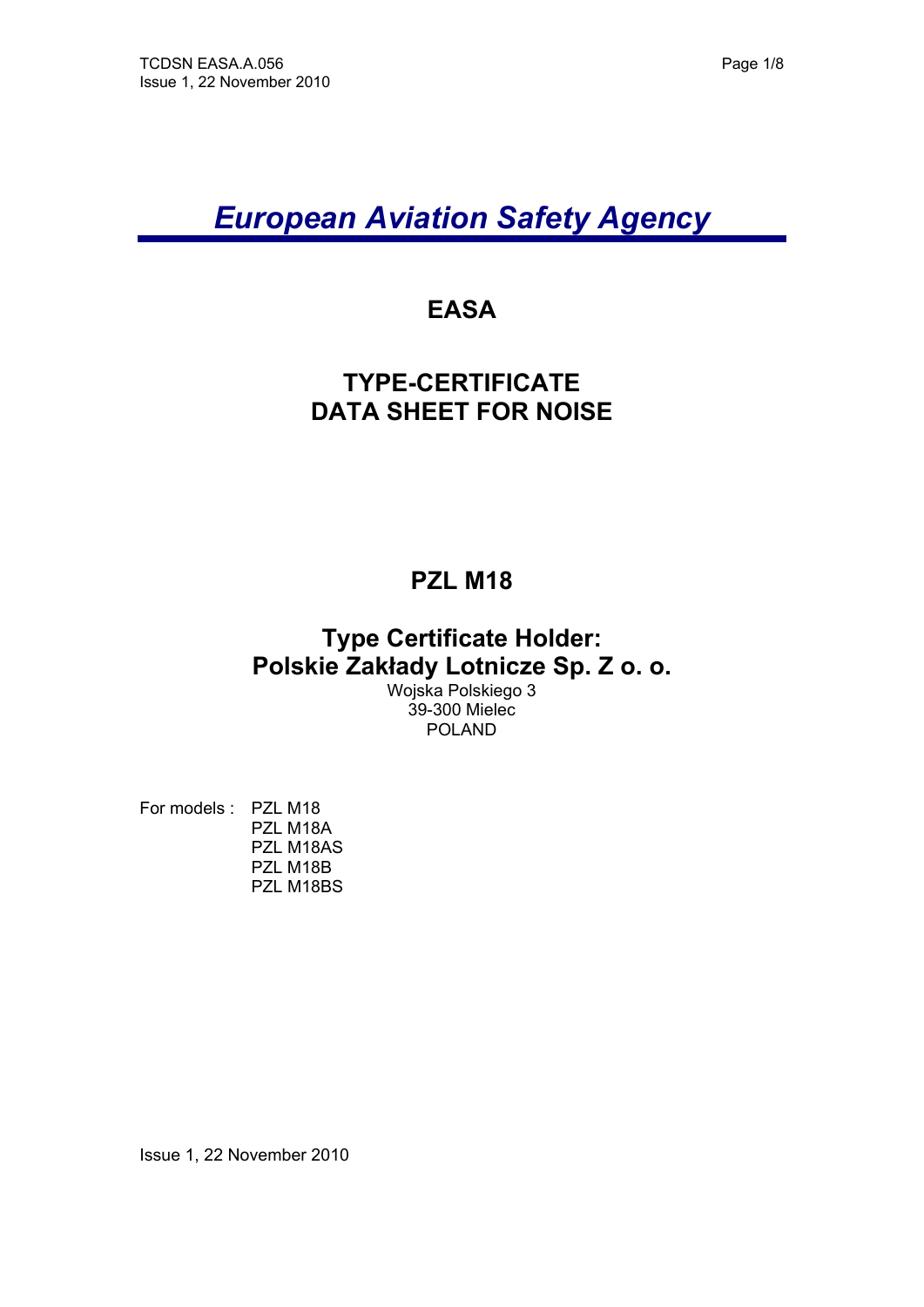#### INTENTIONALLY LEFT BLANK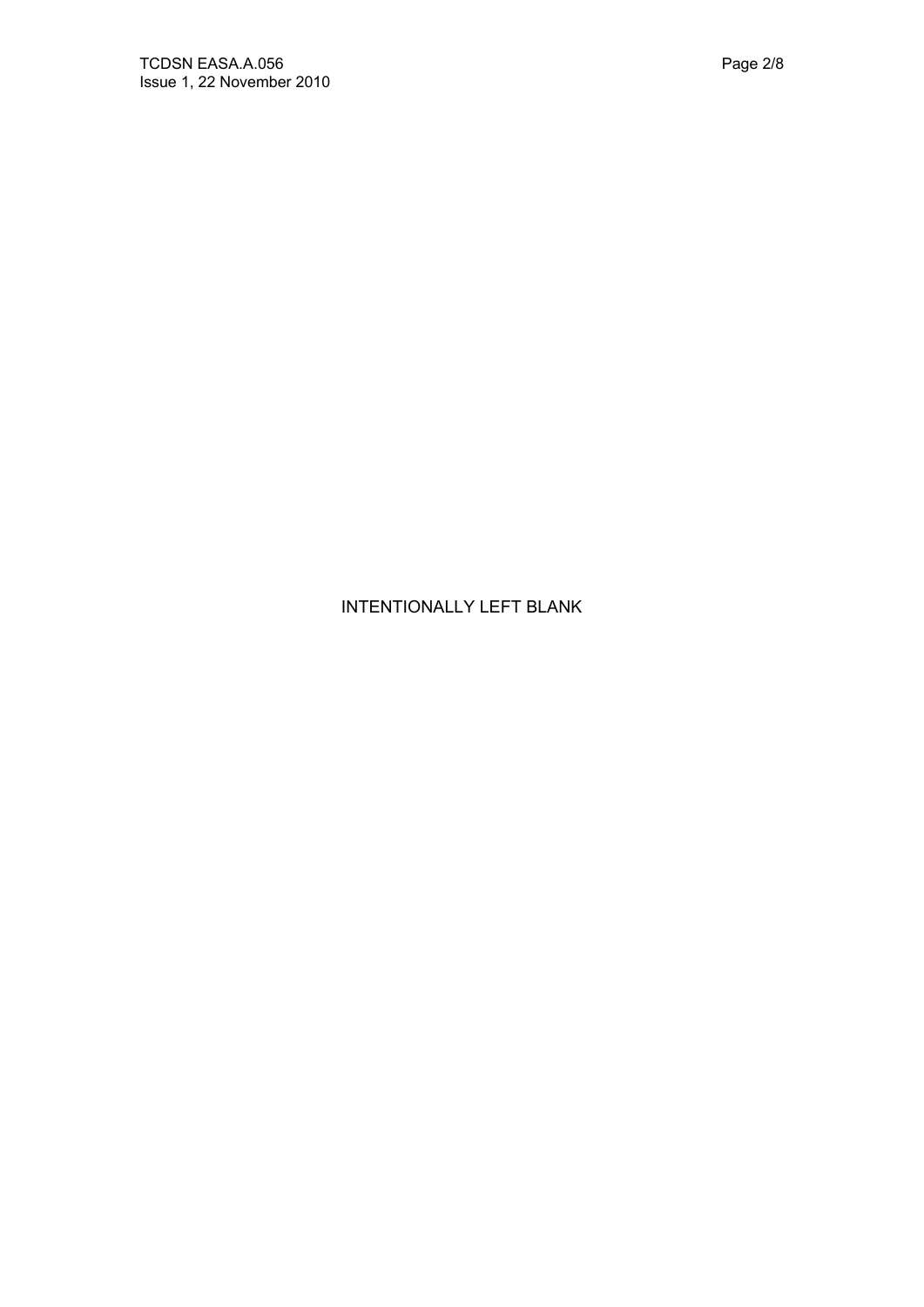| <b>Type Certificate Holder</b> | Polskie Zakłady Lotnicze Sp. Z o. o. |                     | Aircraft Type Designation | PZL M <sub>18</sub> |
|--------------------------------|--------------------------------------|---------------------|---------------------------|---------------------|
| Engine Manufacturer            | <b>PZL Kalisz</b>                    |                     | Engine Type Designation   | ASz-62IR-M18        |
| Noise Certification Basis      | <b>ICAO Annex 16, Volume I</b>       | Edition / Amendment |                           | Chapter             |

|                           |                           |                               |                          | Maximum               | Take-off $dB(A)$ |       |
|---------------------------|---------------------------|-------------------------------|--------------------------|-----------------------|------------------|-------|
| <b>EASA</b><br>Record No. | Propeller<br>Manufacturer | Propeller Type<br>Designation | Additional modifications | Take-off<br>mass (kg) | Level            | Limit |
| C4901                     | <b>PZL</b>                | AW-2-30                       | none                     | 5.300                 | $***$            | $***$ |
| C9764                     | <b>PZL</b>                | AW-2-30                       | none                     | 4.700                 | $***$            | $***$ |
| C9765                     | <b>PZL</b>                | AW-2-30                       | none                     | 4.200                 | $***$            | $***$ |

\*\*The aircraft is in accordance with the provisions of Article 6.1 of Regulation 216/2008 without the need to comply with the Standards of ICAO Annex 16, Volume I, by virtue of being specifically designed for fire fighting purposes.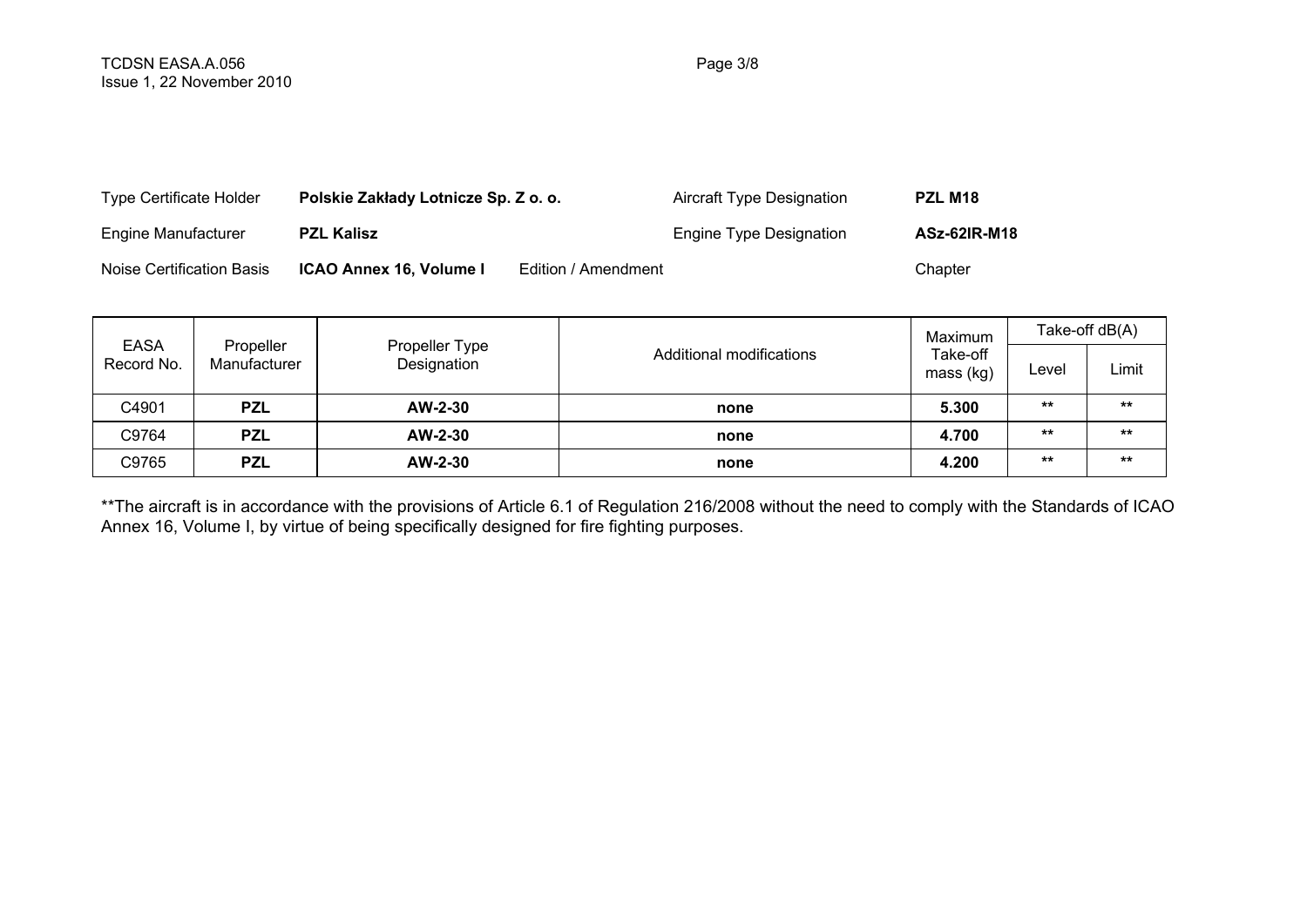| <b>Type Certificate Holder</b> | Polskie Zakłady Lotnicze Sp. Z o. o. |                     | Aircraft Type Designation | <b>PZL M18A</b> |
|--------------------------------|--------------------------------------|---------------------|---------------------------|-----------------|
| Engine Manufacturer            | <b>PZL Kalisz</b>                    |                     | Engine Type Designation   | ASz-62IR-M18    |
| Noise Certification Basis      | <b>ICAO Annex 16, Volume I</b>       | Edition / Amendment |                           | Chapter         |

|                           |                           |                               |                          | Maximum | Take-off dB(A) |       |
|---------------------------|---------------------------|-------------------------------|--------------------------|---------|----------------|-------|
| <b>EASA</b><br>Record No. | Propeller<br>Manufacturer | Propeller Type<br>Designation | Additional modifications |         | Level          | Limit |
| C4902                     | <b>PZL</b>                | AW-2-30                       | none                     | 5.300   | $***$          | $***$ |
| C9766                     | <b>PZL</b>                | AW-2-30                       | none                     | 4.700   | $***$          | $***$ |
| C9767                     | <b>PZL</b>                | AW-2-30                       | none                     | 4.200   | $***$          | $***$ |

\*\*The aircraft is in accordance with the provisions of Article 6.1 of Regulation 216/2008 without the need to comply with the Standards of ICAO Annex 16, Volume I, by virtue of being specifically designed for fire fighting purposes.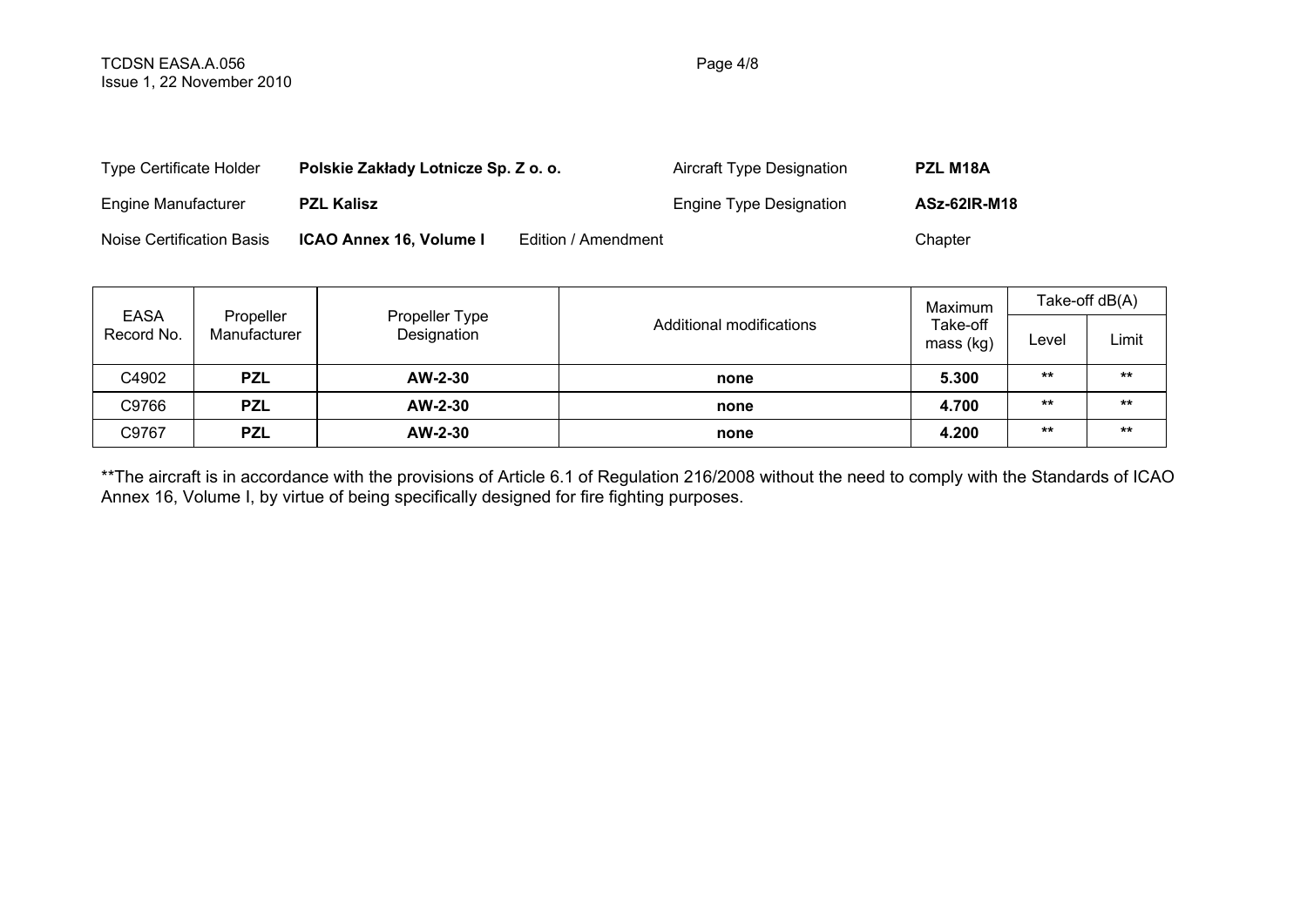| <b>Type Certificate Holder</b> | Polskie Zakłady Lotnicze Sp. Z o. o. |                     | Aircraft Type Designation | <b>PZL M18AS</b> |
|--------------------------------|--------------------------------------|---------------------|---------------------------|------------------|
| Engine Manufacturer            | <b>PZL Kalisz</b>                    |                     | Engine Type Designation   | ASz-62IR-M18     |
| Noise Certification Basis      | <b>ICAO Annex 16, Volume I</b>       | Edition / Amendment |                           | Chapter          |

|                           |                           |                               |                                                   | Maximum | Take-off $dB(A)$ |       |
|---------------------------|---------------------------|-------------------------------|---------------------------------------------------|---------|------------------|-------|
| <b>EASA</b><br>Record No. | Propeller<br>Manufacturer | Propeller Type<br>Designation | Take-off<br>Additional modifications<br>mass (kg) |         | Level            | ∟imit |
| C4903                     | <b>PZL</b>                | AW-2-30                       | none                                              | 5.300   | $***$            | $***$ |
| C9768                     | <b>PZL</b>                | AW-2-30                       | none                                              | 4.700   | $***$            | $***$ |
| C9769                     | <b>PZL</b>                | AW-2-30                       | none                                              | 4.200   | $***$            | **    |

\*\*The aircraft is in accordance with the provisions of Article 6.1 of Regulation 216/2008 without the need to comply with the Standards of ICAO Annex 16, Volume I, by virtue of being specifically designed for fire fighting purposes.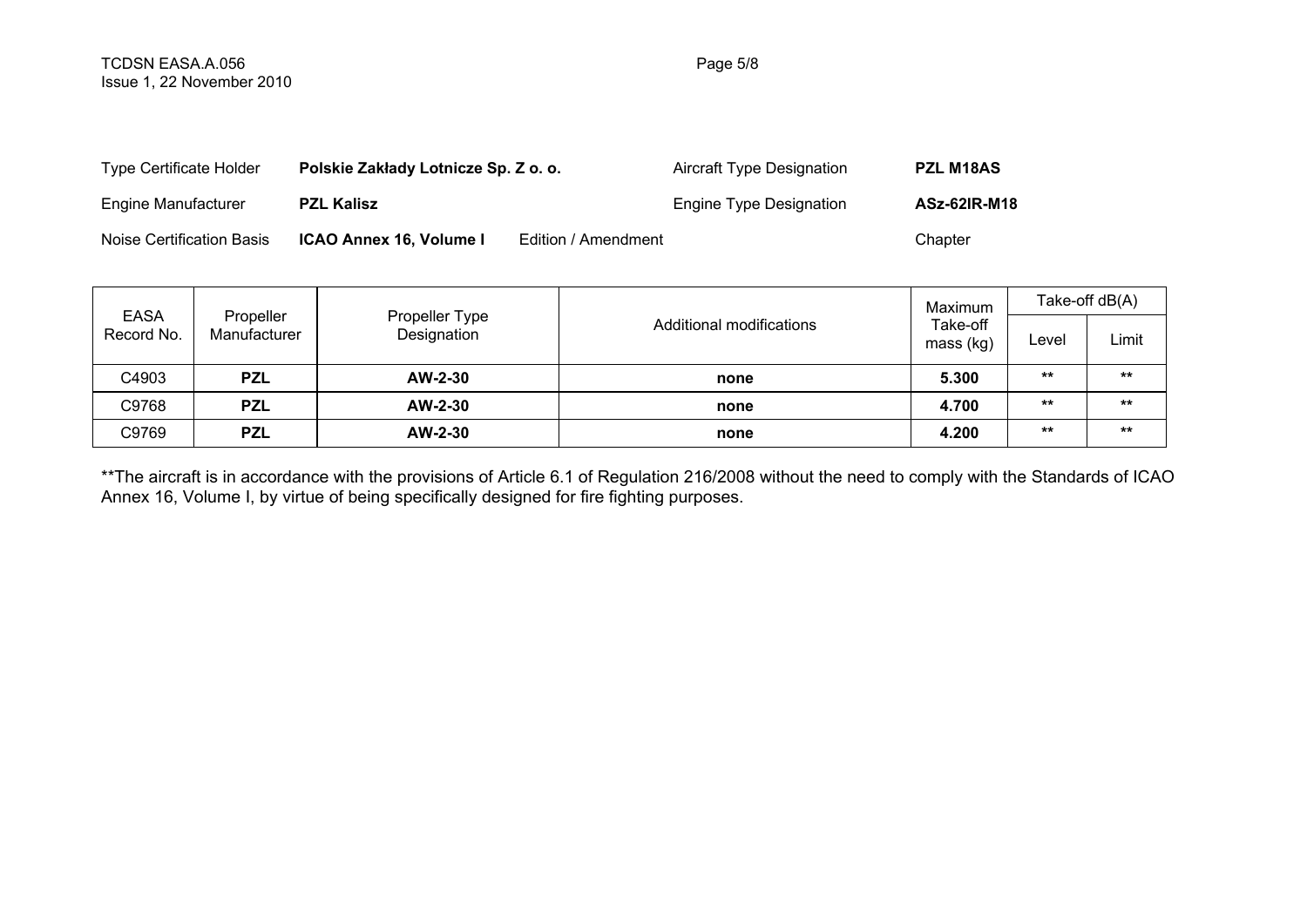| <b>Type Certificate Holder</b> | Polskie Zakłady Lotnicze Sp. Z o. o. |                     | Aircraft Type Designation | PZL M18B        |
|--------------------------------|--------------------------------------|---------------------|---------------------------|-----------------|
| Engine Manufacturer            | <b>PZL Kalisz</b>                    |                     | Engine Type Designation   | ASz-62IR-M18/() |
| Noise Certification Basis      | <b>ICAO Annex 16, Volume I</b>       | Edition / Amendment |                           | Chapter         |

|                                                                                         |            |           |                          | Maximum               | Take-off $dB(A)$ |       |
|-----------------------------------------------------------------------------------------|------------|-----------|--------------------------|-----------------------|------------------|-------|
| <b>EASA</b><br>Propeller Type<br>Propeller<br>Designation<br>Record No.<br>Manufacturer |            |           | Additional modifications | Take-off<br>mass (kg) | Level            | Limit |
| C4904                                                                                   | <b>PZL</b> | $AW-2-30$ | none                     | 5.300                 | $***$            | $***$ |
| C9770                                                                                   | <b>PZL</b> | $AW-2-30$ | none                     | 4.200                 | $***$            | $***$ |

\*\*This aircraft is considered to be specifically designed for agriculture or fire fighting purposes. The aircraft is in accordance with the provisions of Article 6.1 of Regulation 216/2008 without the need to comply with the Standards of ICAO Annex 16, Volume I.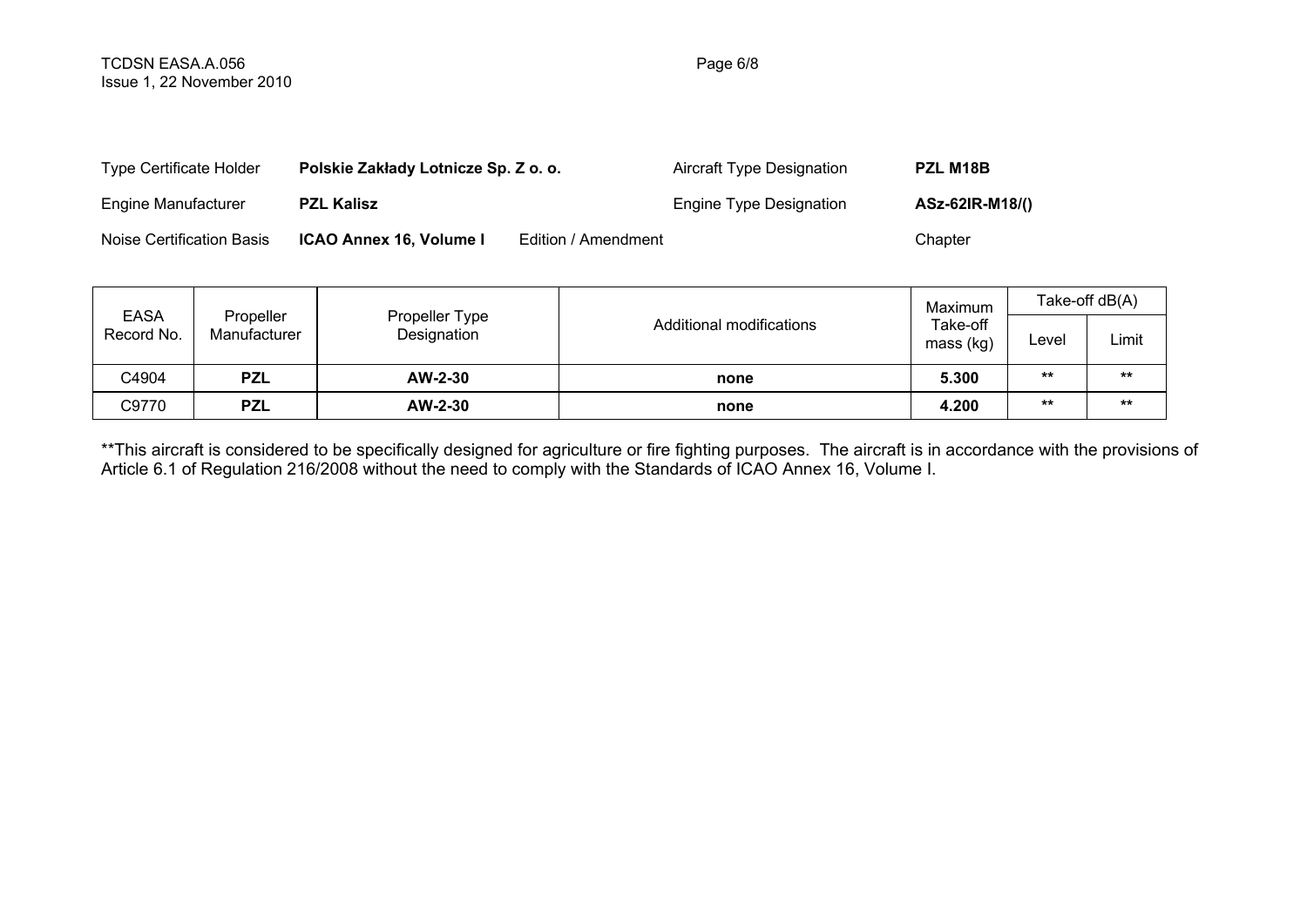| <b>Type Certificate Holder</b> | Polskie Zakłady Lotnicze Sp. Z o. o. |                     | Aircraft Type Designation | <b>PZL M18BS</b> |
|--------------------------------|--------------------------------------|---------------------|---------------------------|------------------|
| Engine Manufacturer            | <b>PZL Kalisz</b>                    |                     | Engine Type Designation   | ASz-62IR-M18     |
| Noise Certification Basis      | <b>ICAO Annex 16, Volume I</b>       | Edition / Amendment |                           | Chapter          |

|                           |                           |                               |                          | Maximum               | Take-off dB(A) |       |
|---------------------------|---------------------------|-------------------------------|--------------------------|-----------------------|----------------|-------|
| <b>EASA</b><br>Record No. | Propeller<br>Manufacturer | Propeller Type<br>Designation | Additional modifications | Take-off<br>mass (kg) | Level          | Limit |
| C5157                     | <b>PZL</b>                | AW-2-30                       | none                     | 4.200                 | $***$          | $***$ |

\*\*This aircraft is considered to be specifically designed for agriculture or fire fighting purposes. The aircraft is in accordance with the provisions of Article 6.1 of Regulation 216/2008 without the need to comply with the Standards of ICAO Annex 16, Volume I.